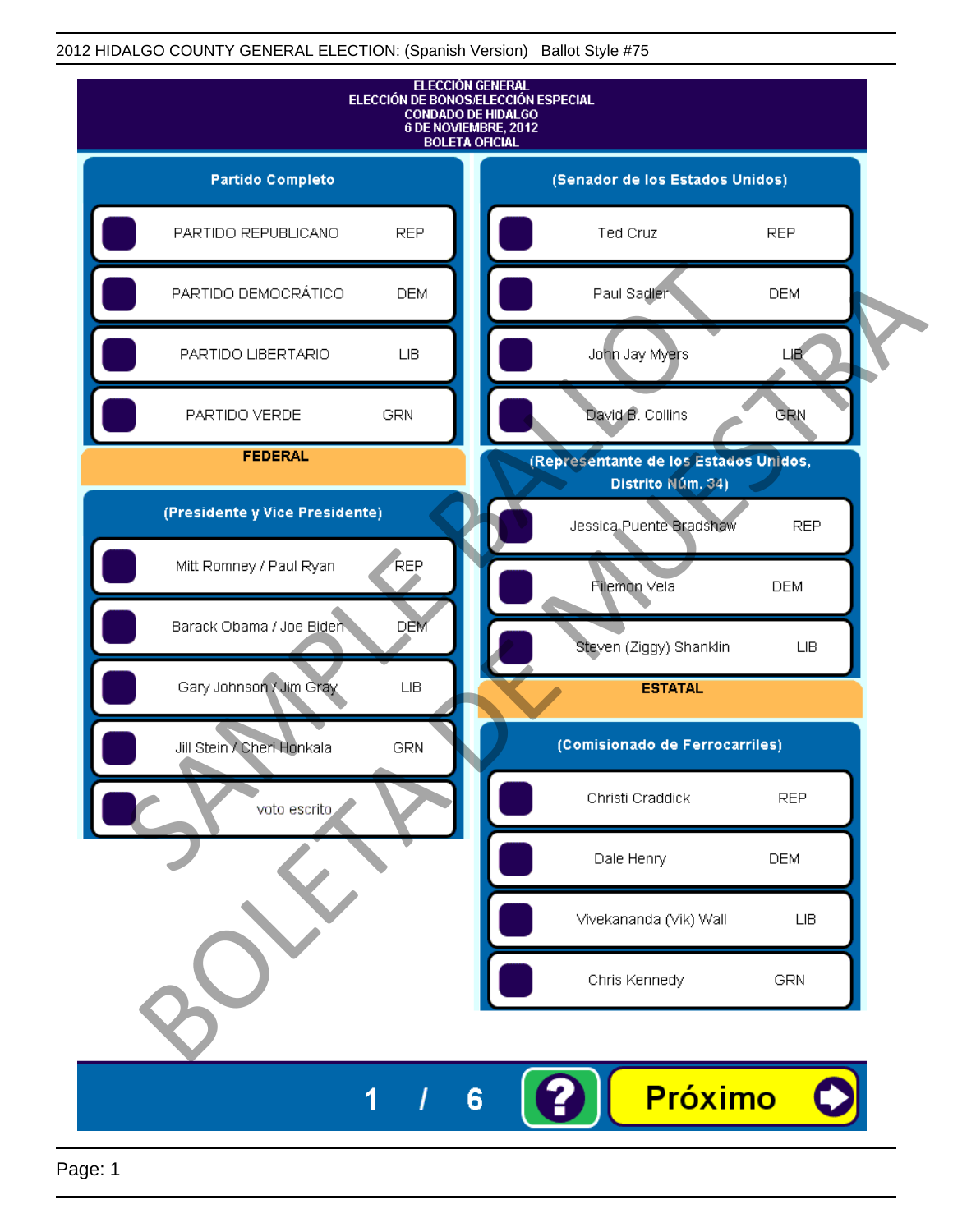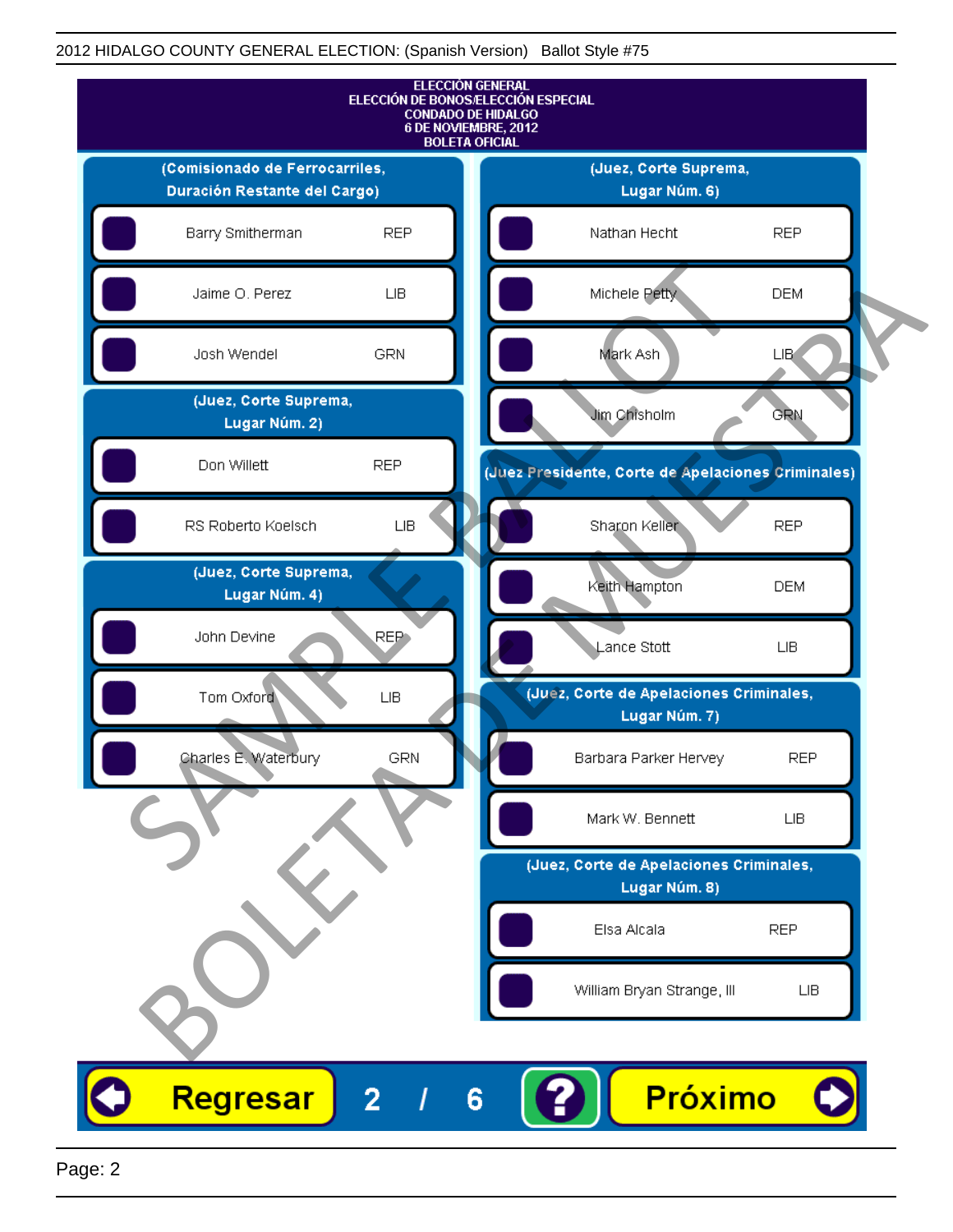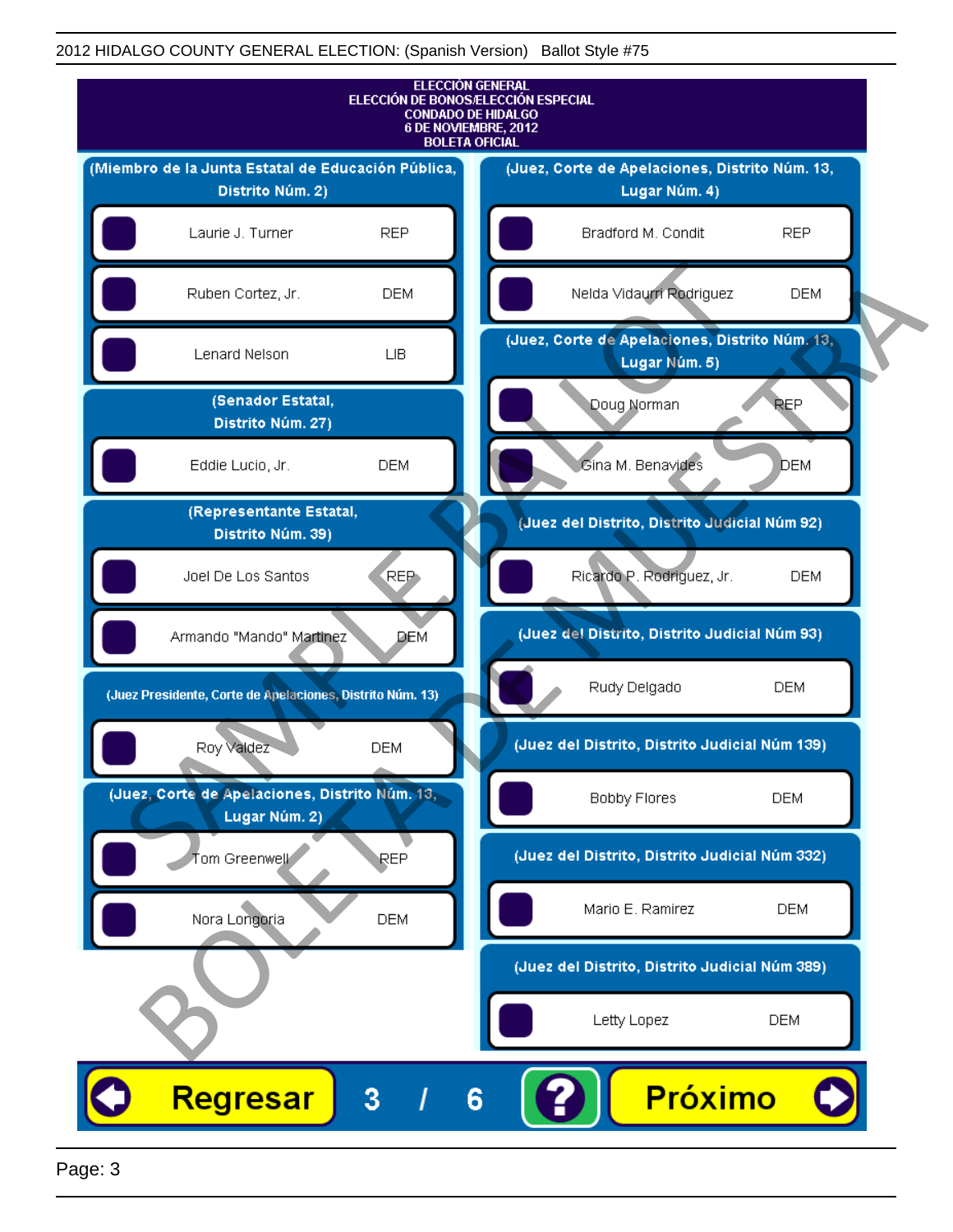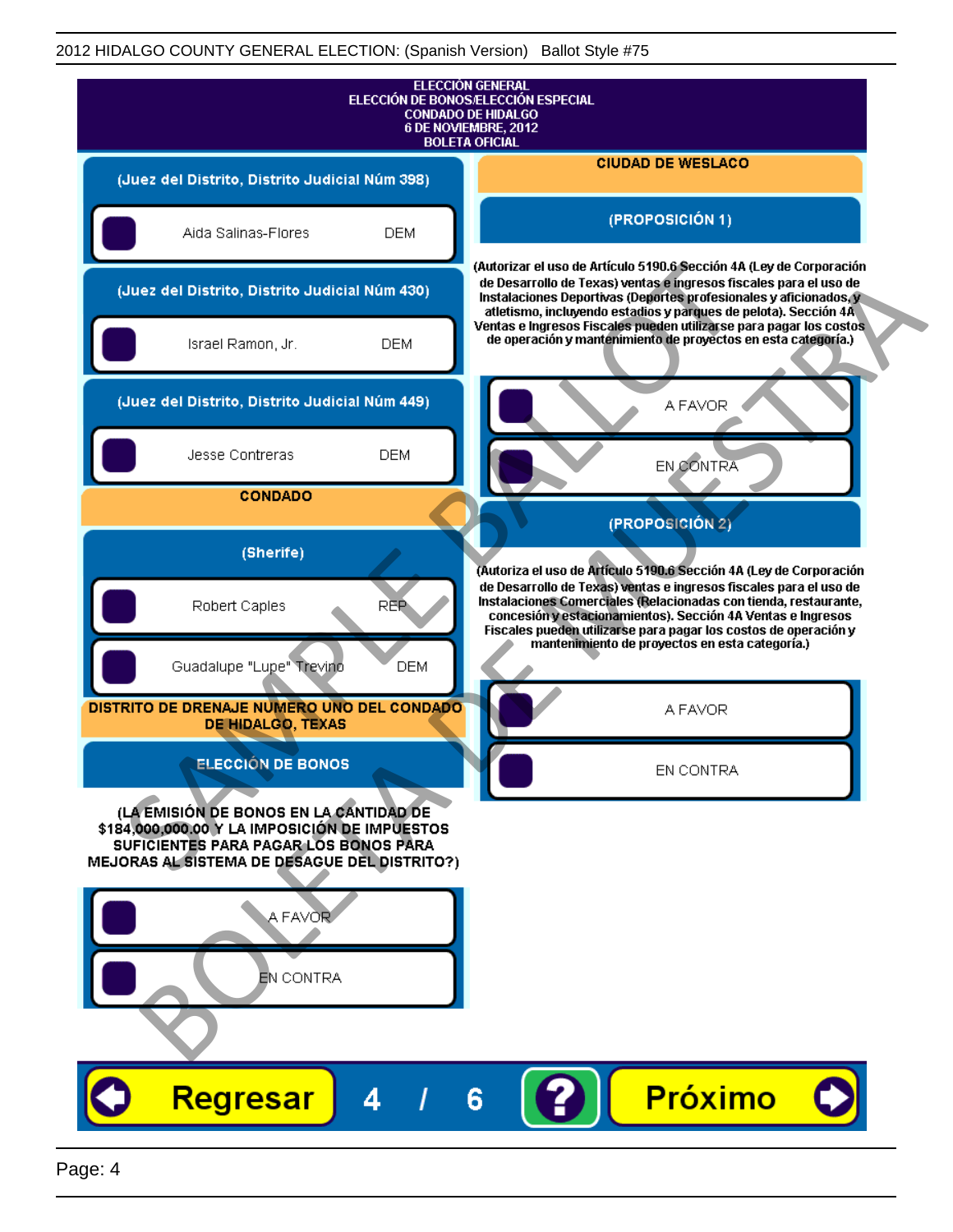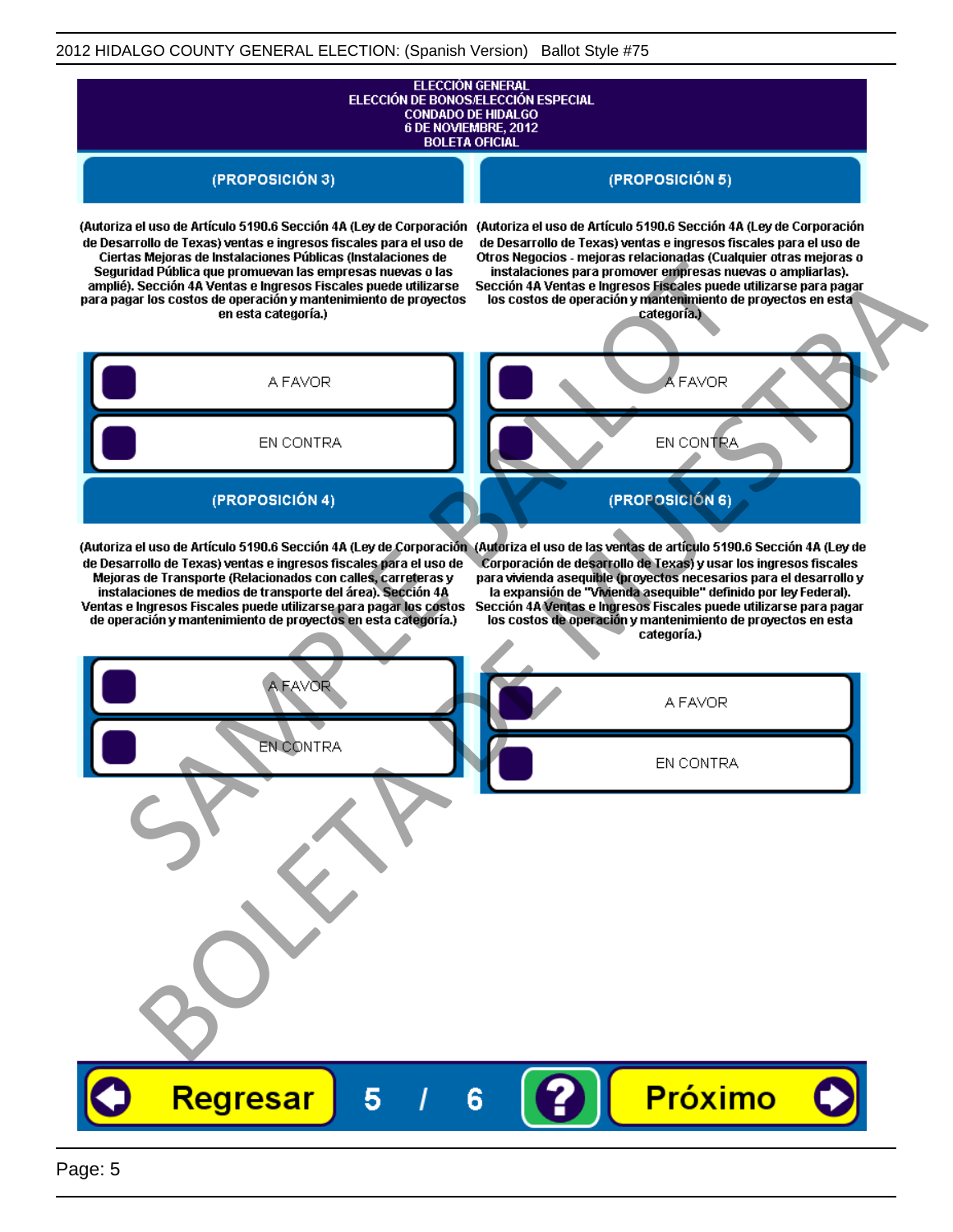# ELECCIÓN GENERAL<br>ELECCIÓN DE BONOS/ELECCIÓN ESPECIAL<br>CONDADO DE HIDALGO<br>6 DE NOVIEMBRE, 2012 **BOLETA OFICIAL**

Revisar

### **CANDIDATO SIN CONTENDIENTE DECLARADO ELECTO**

(Juez, Corte de Ley del Condado, Núm. 7) Sergio Valdez (DEM)

(Asesor-Colector de Impuestos del Condado)

Fallo Fall Willdrea, J.I. (DEM)<br>
Consistionado el Condado, Precincto Núm. 1)<br>
A.C. Cuellar Jr. (DEM)<br>
Ullez de Paz, Precinto Núm. 1)<br>
Juez de Paz, Precinto Núm. 1, Lugar Núm. 1)<br>
Gilberto Sentr (DEM)<br>
Robert M. "Bobby" Con misionado del Condiado, Precincto Núm. 1)<br>
Andro del Condiado, Precincto Núm. 3)<br>
ez de Paz, Precinto Núm. 21<br>
algo M. Picer Lo Saerz, (CIEM)<br>
algo M. Picer Lo Saerz, (CIEM)<br>
algo M. Picer Lo Saerz, (CIEM)<br>
ez de Paz, Prec

Regresar

6

6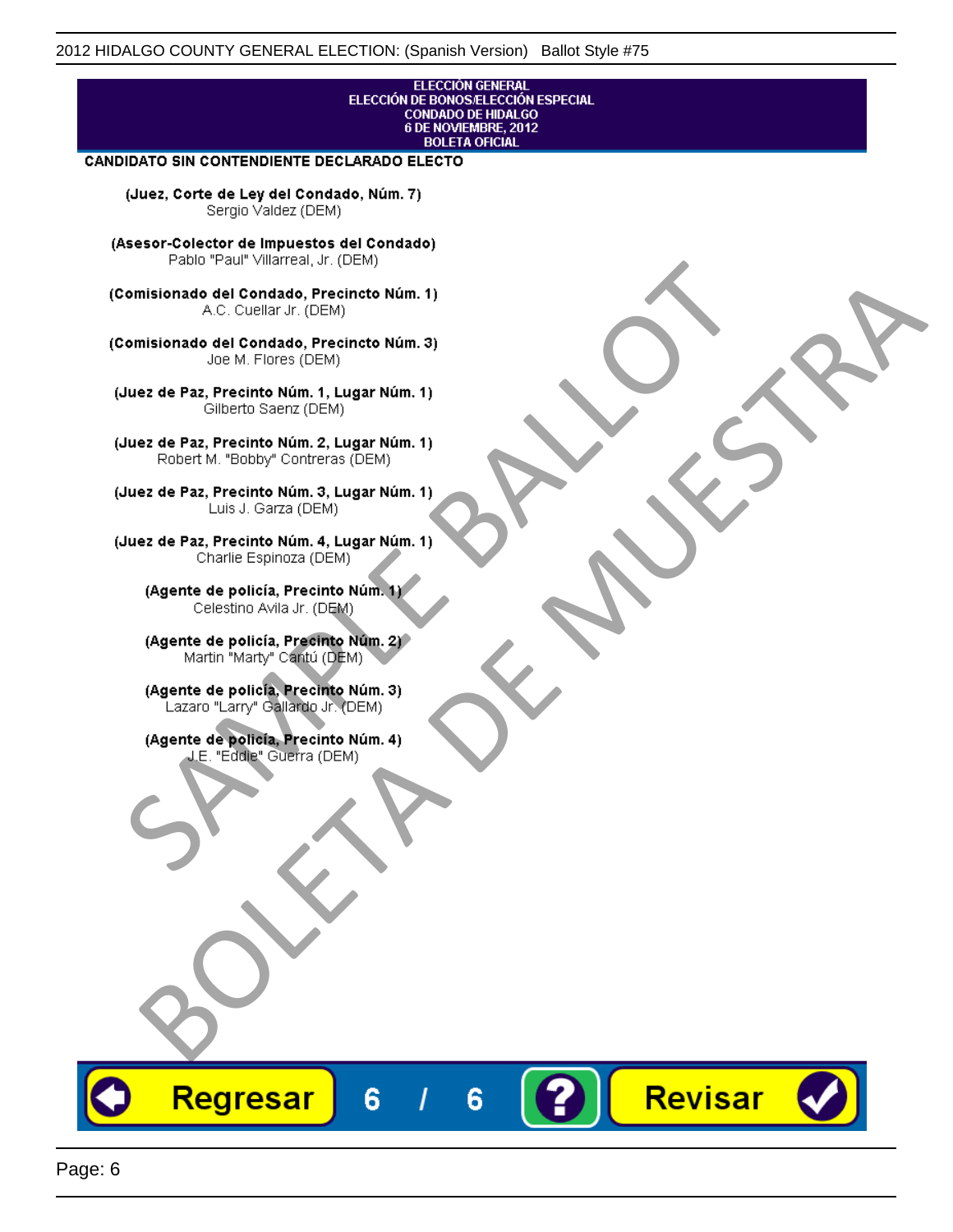Presione el nombre del candidato o el título de la contienda para volver a la contienda.

El botón Votar se iluminará

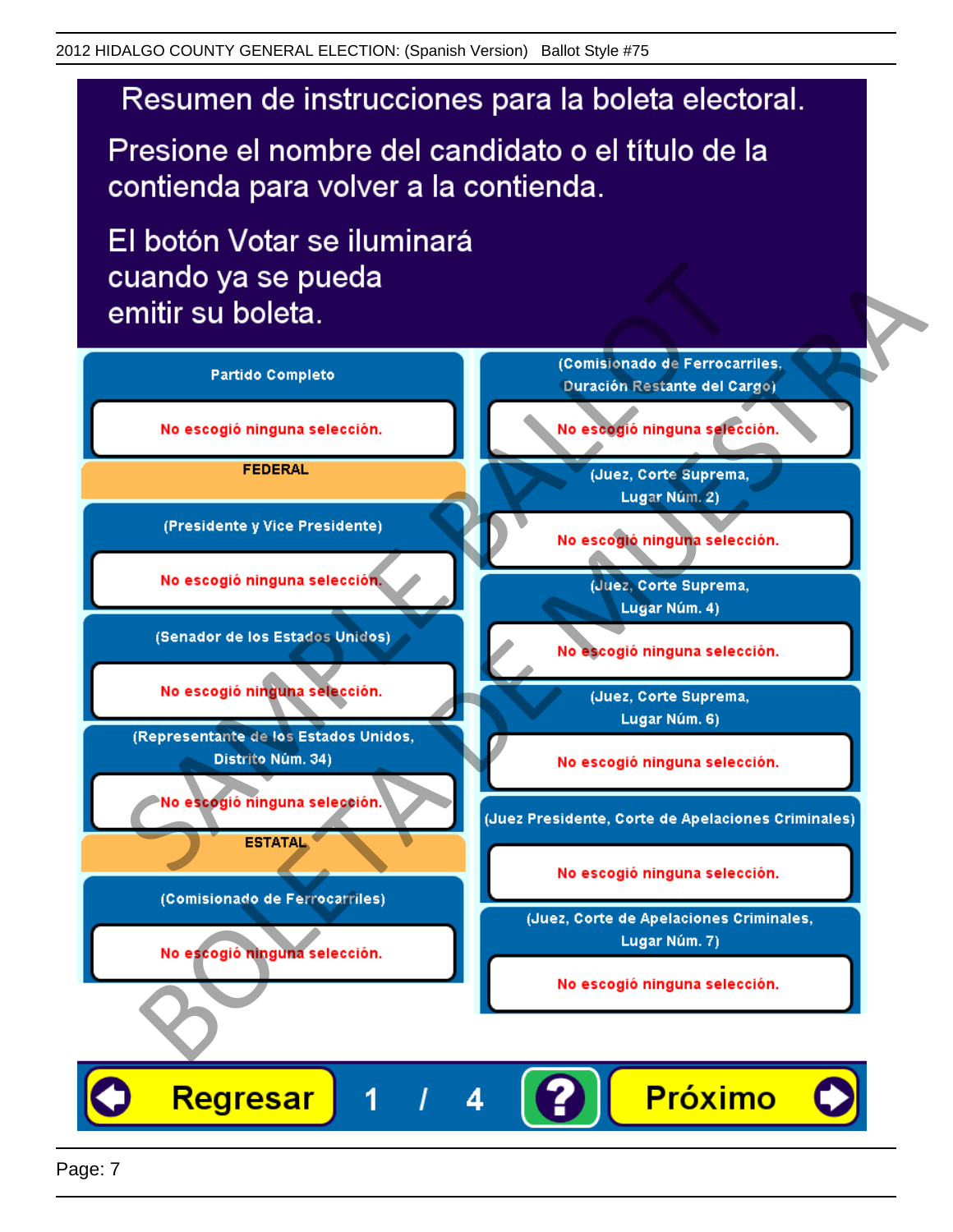Presione el nombre del candidato o el título de la contienda para volver a la contienda.

El botón Votar se iluminará



4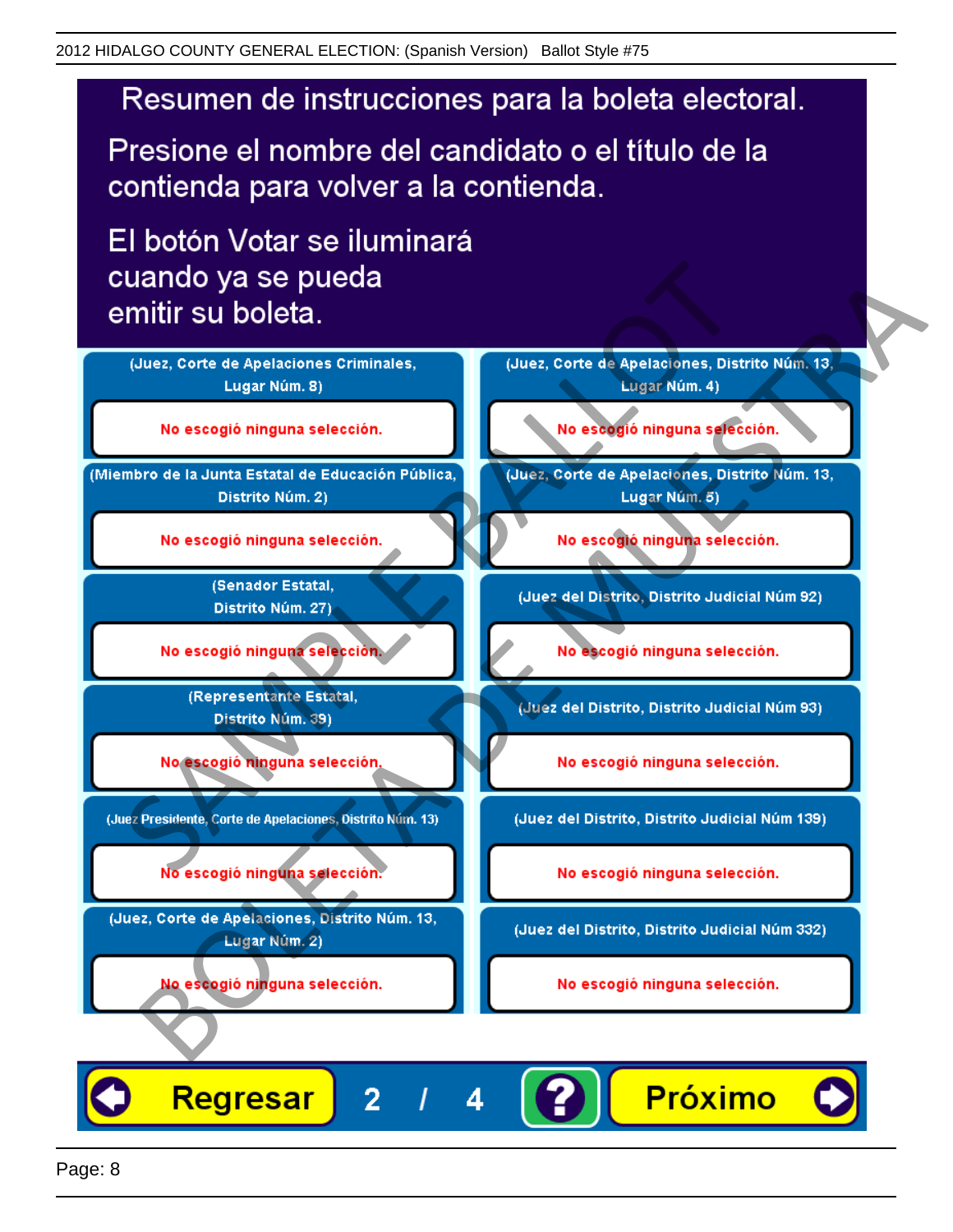Presione el nombre del candidato o el título de la contienda para volver a la contienda.

El botón Votar se iluminará